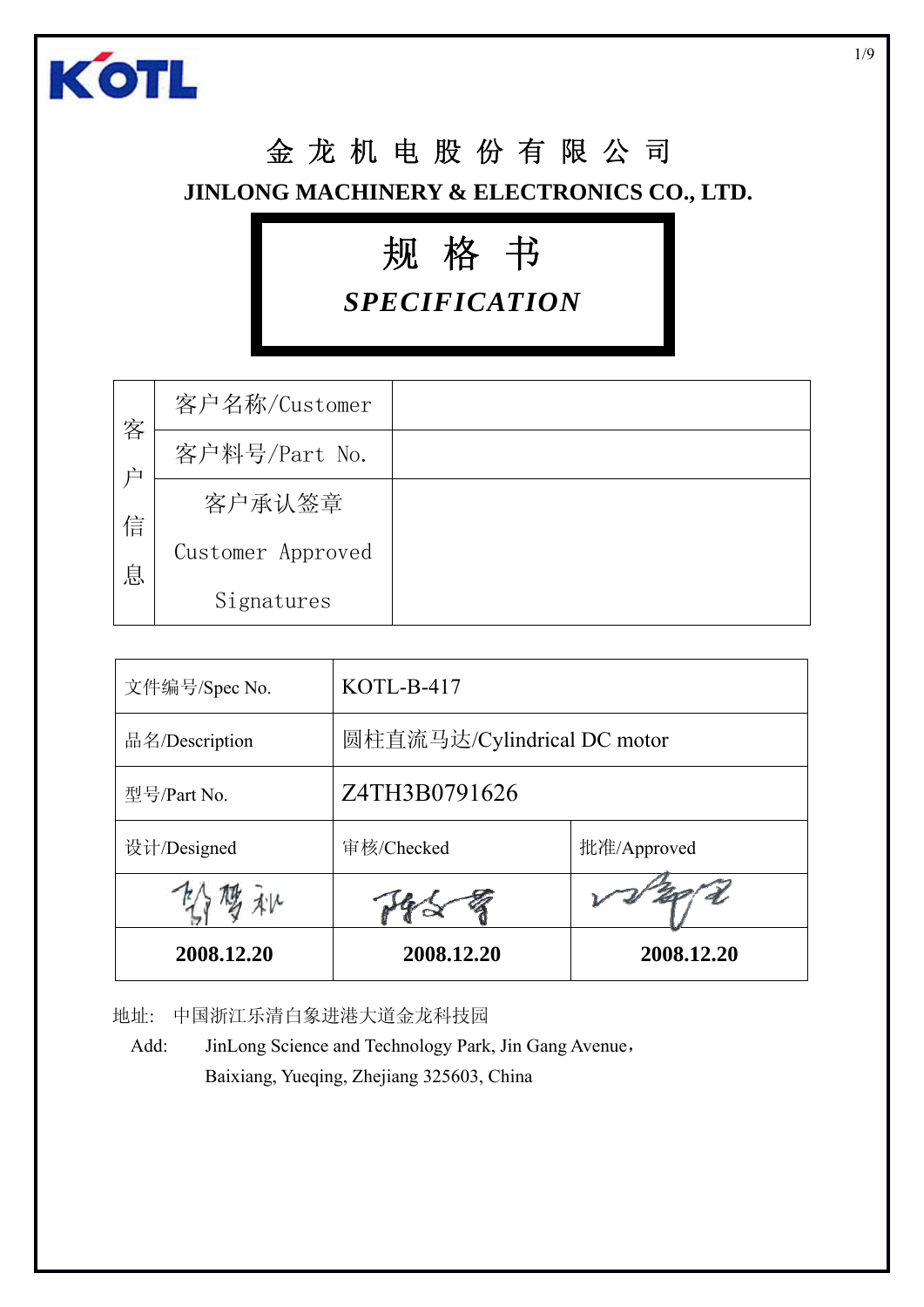## 规格书内容/Contents

| 1、适用范围/ General Scope                  | 3/9 |
|----------------------------------------|-----|
| 2、使用条件/ Operating Conditions           | 3/9 |
| 3、测定条件/ Measuring Conditions           | 3/9 |
| 4、机械要求/ Mechanical Specifications      | 3/9 |
| 5、性能特征/Performance and characteristics | 4/9 |
| 6、可靠性/Reliability                      | 5/9 |
| 7、要求/Requirements                      | 6/9 |
| 8、使用时注意事项/ attentions                  | 6/9 |
| 9、包装/Packaging                         | 7/9 |
| 10、外形图/Outline Drawing                 | 8/9 |
| 11、修改记录 / REVISION HISTORY             | 9/9 |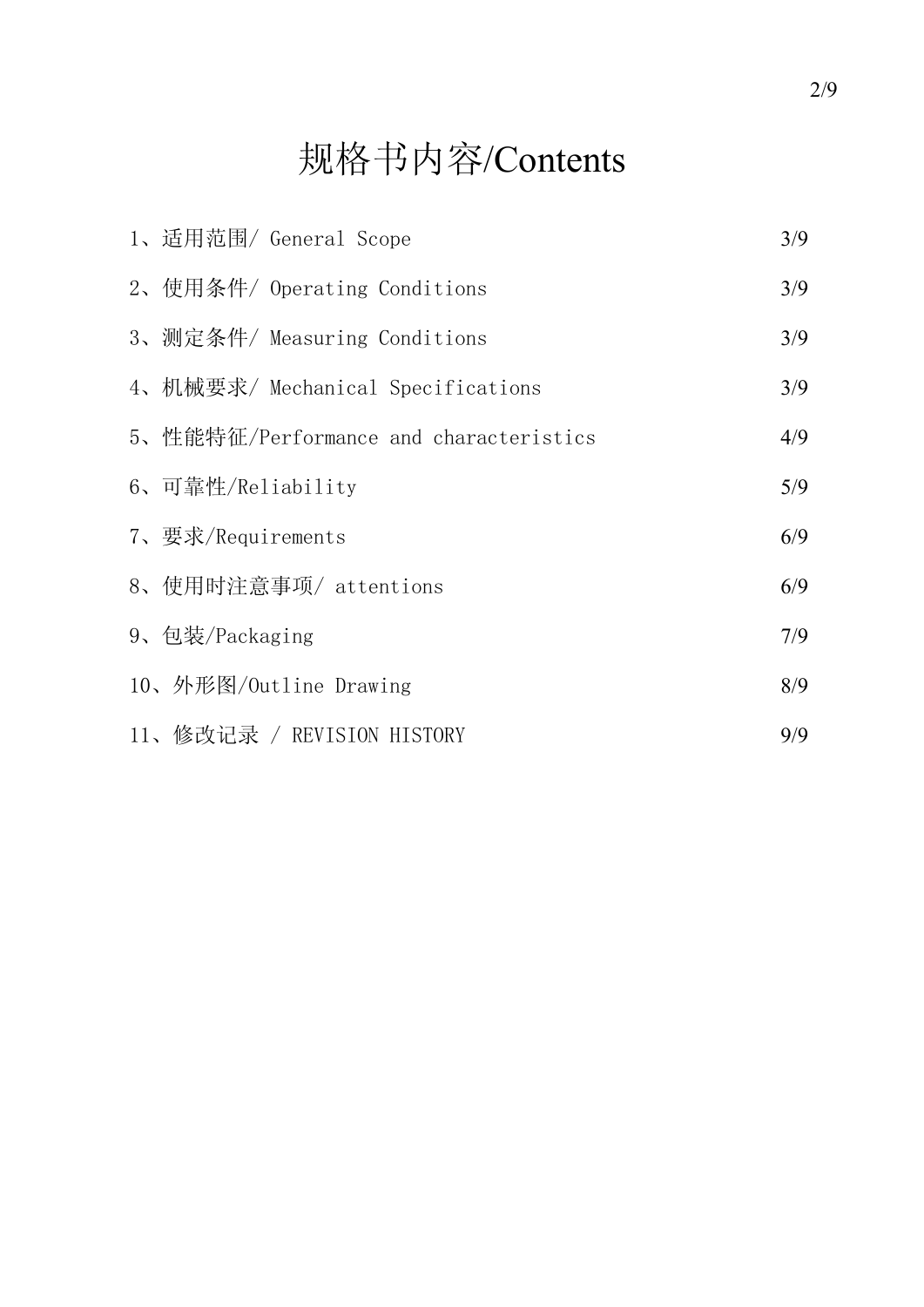| 2008.12.20                               |                                                                                                                                                                                     | 说明书/Specification   | 编号/No KOTL-B-417                                 |                                                                  |                                      | 代码/code:0                                        | 3/9 |  |  |  |
|------------------------------------------|-------------------------------------------------------------------------------------------------------------------------------------------------------------------------------------|---------------------|--------------------------------------------------|------------------------------------------------------------------|--------------------------------------|--------------------------------------------------|-----|--|--|--|
|                                          | 型号/Part No.                                                                                                                                                                         |                     | Z4TH3B0791626                                    |                                                                  |                                      |                                                  |     |  |  |  |
|                                          | 1. 适用范围/General<br>本说明书适用于圆筒式永磁直流电机 Z4TH3B0791626 型<br>This specification applies to cylindrical permanent-magnetic motors DC model<br>Z4TH3B0791626<br>2. 使用条件/Operating condition |                     |                                                  |                                                                  |                                      |                                                  |     |  |  |  |
|                                          | 项目/Item                                                                                                                                                                             |                     | 规格/Specifications                                |                                                                  |                                      | 条件·备注/Conditions & Remarks                       |     |  |  |  |
| $2 - 1$                                  | 额定电压<br>Rated voltage                                                                                                                                                               |                     | 3.0V DC                                          |                                                                  |                                      |                                                  |     |  |  |  |
| $2 - 2$                                  | 额定负荷<br>Rated load                                                                                                                                                                  |                     | 振子<br>Counterweight                              |                                                                  |                                      | 见 10. 外形图<br>As specified in 10. Outline Drawing |     |  |  |  |
| $2 - 3$                                  | 旋转方向<br>Rotation                                                                                                                                                                    |                     | C.W/C.C.W<br>(clockwise or counter clockwise)    |                                                                  |                                      |                                                  |     |  |  |  |
| $2 - 4$                                  | 马达位置<br>Motor position                                                                                                                                                              | 全方位<br>All position |                                                  |                                                                  |                                      |                                                  |     |  |  |  |
| 使用电压范围<br>$2 - 5$<br>Operating voltage   |                                                                                                                                                                                     |                     | $2.2 \sim 3.6 V$ DC                              |                                                                  |                                      |                                                  |     |  |  |  |
| 使用环境<br>$2 - 6$<br>Operating environment |                                                                                                                                                                                     |                     | -30 ~ 70°C, 常湿<br>/Ordinary<br>Humidity:65±20%RH |                                                                  | 无水气凝结<br>No condensation of moisture |                                                  |     |  |  |  |
| 保存环境<br>$2 - 7$<br>Storage environment   |                                                                                                                                                                                     |                     | Humidity:65±20%RH                                | -40 ~ 80°C, 常湿 /Ordinary<br>无水气凝结<br>No condensation of moisture |                                      |                                                  |     |  |  |  |

#### 3. 测定条件/Measuring condition

|         | 项目/Item              | 规格/Specifications              | 条件·备注/Conditions & Remarks                     |
|---------|----------------------|--------------------------------|------------------------------------------------|
| $3-1$   | 温度<br>Temperature    | $20 \pm 2^{\circ}$ C           |                                                |
| $3 - 2$ | 湿度<br>Humidity       | $(63\% \sim 67\%)$ RH          |                                                |
| $3 - 3$ | 位置<br>Motor position | 轴向水平<br>Motor shaft horizontal | 将马达固定在试验台上<br>Lock the motor in a test fixture |

标准测试条件为温度 20℃,湿度 65%。如无疑异,也可在温度 5~35℃、湿度 45~85%的条件下测试。马 达测试时,放置方向为轴向水平。/The measurement at 20℃ & 65%RH is standard. If the judgment is not questionable, recognize measurement at 5℃ to 35℃ & relative humidity 45% to 85%. Direction of motor is shaft horizontal.

#### 4. 机械要求/Mechanical specification

| 项目/Item |                                                  | 规格/Specifications                                                                                                           | 条件·备注/Conditions & Remarks                                                            |  |
|---------|--------------------------------------------------|-----------------------------------------------------------------------------------------------------------------------------|---------------------------------------------------------------------------------------|--|
| $4-1$   | 结构<br>Configuration                              | 见 10. 外形图<br>As specified in 10. Outline Drawing                                                                            | Outline drawing No:<br>Z4TH3B0791626                                                  |  |
| $4 - 2$ | 外观<br>Appearance                                 | 不含有机械损坏及不适当的浸蚀等。<br>There shall be no evidence of<br>mechanical damage and shall not have<br>inadequate corrosion and so on | 目测(容许范围根据样品外形)<br>Visual examination(allowable extent<br>is based on boundary sample) |  |
| $4 - 3$ | 轴向间隙<br>Shaft end play                           | $0.05$ mm $\sim 0.2$ mm                                                                                                     |                                                                                       |  |
| $4 - 4$ | 振子固定力<br>Holding strength<br>of vibration weight | 49N (5kgf) Min                                                                                                              |                                                                                       |  |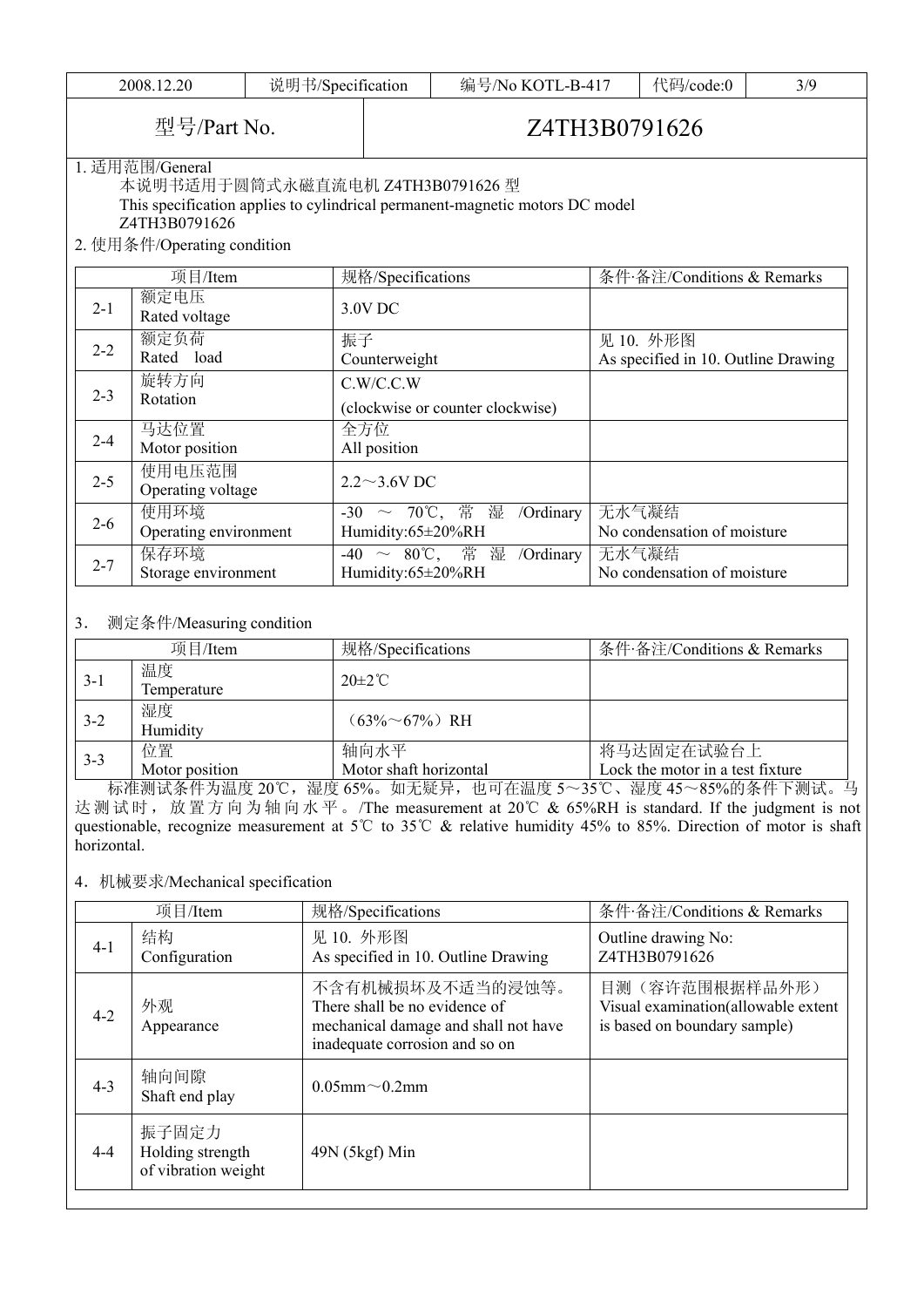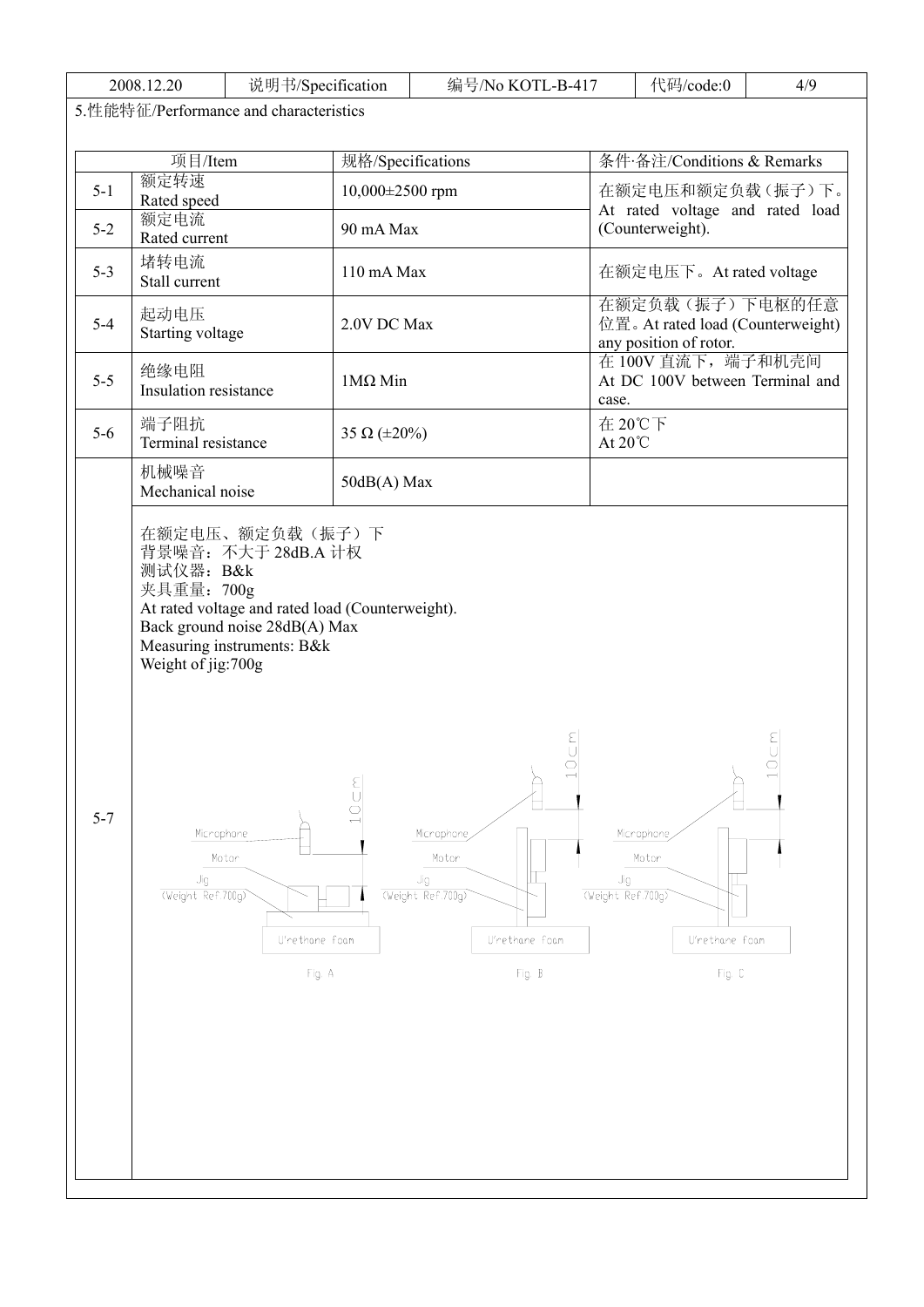|                             | 2008.12.20                     | 说明书/Specification<br>编号/No KOTL-B-417                                                                                                                                                                                                                                                               |                                                                                                                                                                                                                                                                                                     |                                                     |                                 |                           |                                 |                                                                                              | 代码/code:0                                                                                                                                              | 5/9 |  |
|-----------------------------|--------------------------------|-----------------------------------------------------------------------------------------------------------------------------------------------------------------------------------------------------------------------------------------------------------------------------------------------------|-----------------------------------------------------------------------------------------------------------------------------------------------------------------------------------------------------------------------------------------------------------------------------------------------------|-----------------------------------------------------|---------------------------------|---------------------------|---------------------------------|----------------------------------------------------------------------------------------------|--------------------------------------------------------------------------------------------------------------------------------------------------------|-----|--|
| 6. 可靠性/Reliability          |                                |                                                                                                                                                                                                                                                                                                     |                                                                                                                                                                                                                                                                                                     |                                                     |                                 |                           |                                 |                                                                                              |                                                                                                                                                        |     |  |
| 项目/Item<br>规格/Specification |                                |                                                                                                                                                                                                                                                                                                     |                                                                                                                                                                                                                                                                                                     |                                                     |                                 |                           |                                 |                                                                                              | 判定标准/Judgment                                                                                                                                          |     |  |
| $6 - 1$                     | 寿命<br>Life time                | 3.0 <sub>V</sub><br>位置<br>Position<br>轴水平<br>Horizon                                                                                                                                                                                                                                                | 电压<br>Volt<br>Rated<br>额定                                                                                                                                                                                                                                                                           | 0.5s<br>负荷<br>Load<br>Weight<br>振子                  | $1$ cycle<br>温度<br>Temp<br>20°C | 0.5s<br>湿度<br>Humi<br>65% | 寿命<br>Life<br>200,000<br>Cycles | 试验后,马达应符合项 7-1 的要求。<br>After the test, motors shall be<br>approved as specified in item 7-1. |                                                                                                                                                        |     |  |
| $6 - 2$                     | 低温放置<br>Low temp<br>exposure   | 温度<br>时间                                                                                                                                                                                                                                                                                            | Time:                                                                                                                                                                                                                                                                                               | /Temperature:                                       | $-40\pm2$ °C<br>96h             |                           |                                 |                                                                                              | 在常温常湿下放置 2h 后, 马达应                                                                                                                                     |     |  |
| $6 - 3$                     | 高温放置<br>High temp.<br>Exposure | 温度<br>时间                                                                                                                                                                                                                                                                                            | /Time:                                                                                                                                                                                                                                                                                              | /Temperature:                                       | $80 \pm 2^{\circ}$ C<br>96h     |                           |                                 |                                                                                              | 符合项 7-2 的要求。<br>After 2 hours exposure in ordinary<br>temperature and humidity, Motors<br>shall be approved as specified in                            |     |  |
| $6 - 4$                     | 湿度放置<br>Humidity<br>exposure   | 温度<br>湿度<br>放置时间                                                                                                                                                                                                                                                                                    | /Humidity:                                                                                                                                                                                                                                                                                          | /Temperature:<br>/ Exposure time:                   | 40±2°C<br>96h                   | 90~95%RH                  |                                 |                                                                                              | item 7-2.                                                                                                                                              |     |  |
| $6 - 5$                     | 振动<br>Vibration                | 频率<br>周期<br>方向<br>时间                                                                                                                                                                                                                                                                                | 无水气凝结/No condensation of moisture<br>$10 - 55 - 10$ Hz<br>/Frequency:<br>全振幅 /Displacement:<br>$1.5$ mm $(p-p)$<br>加速度 /Acceleration:<br>$22m/s^2$<br>/Period:<br>20min 完成 10~55~10Hz<br>/20 Minutes log sweep $10 \sim 55 \sim 10$ Hz<br>/Direction:<br>x, y, z<br>/Time:<br>每个方向 2h /Each 2 hours |                                                     |                                 |                           |                                 |                                                                                              | 测试结果应符合项 7-2 的要求。<br>After the test motors shall be<br>approved as specified in item 7-2.                                                              |     |  |
| $6 - 6$                     | 自然跌落<br>Free fall              | 试验状态/Test state:将马达固定在约 100 克(包括马<br>达本身)的物体上, 落向水泥地面。<br>Set the motor to the approximately 100g (include the<br>motor) weight of block drop the motor on the concrete<br>floor.<br>高度<br>1.5m<br>/Height:<br>/Direction: 6个面 / 6 faces<br>方向<br>次数<br>/Number of times: 每个面 2 次<br>/ Twice 2 each |                                                                                                                                                                                                                                                                                                     |                                                     |                                 |                           |                                 |                                                                                              | 测试结果应符合项 7-2 的要求。<br>After the test motors shall<br>approved as specified in item 7-2.                                                                 | be  |  |
| $6 - 7$                     | 热冲击<br>Heat shock<br>test      | 试验循环<br>70±2°C<br>$-30\pm2\degree C$                                                                                                                                                                                                                                                                |                                                                                                                                                                                                                                                                                                     | /Test cycle :20 cycles<br>1 <sub>h</sub><br>1 cycle | 1 <sub>h</sub>                  |                           |                                 | $7-2.$                                                                                       | 在常温常湿下放置 2h 后, 马达应<br>符合项 7-2 的要求。<br>After 2 hours exposure in ordinary<br>temperature and humidity, Motors<br>shall be approved as specified in item |     |  |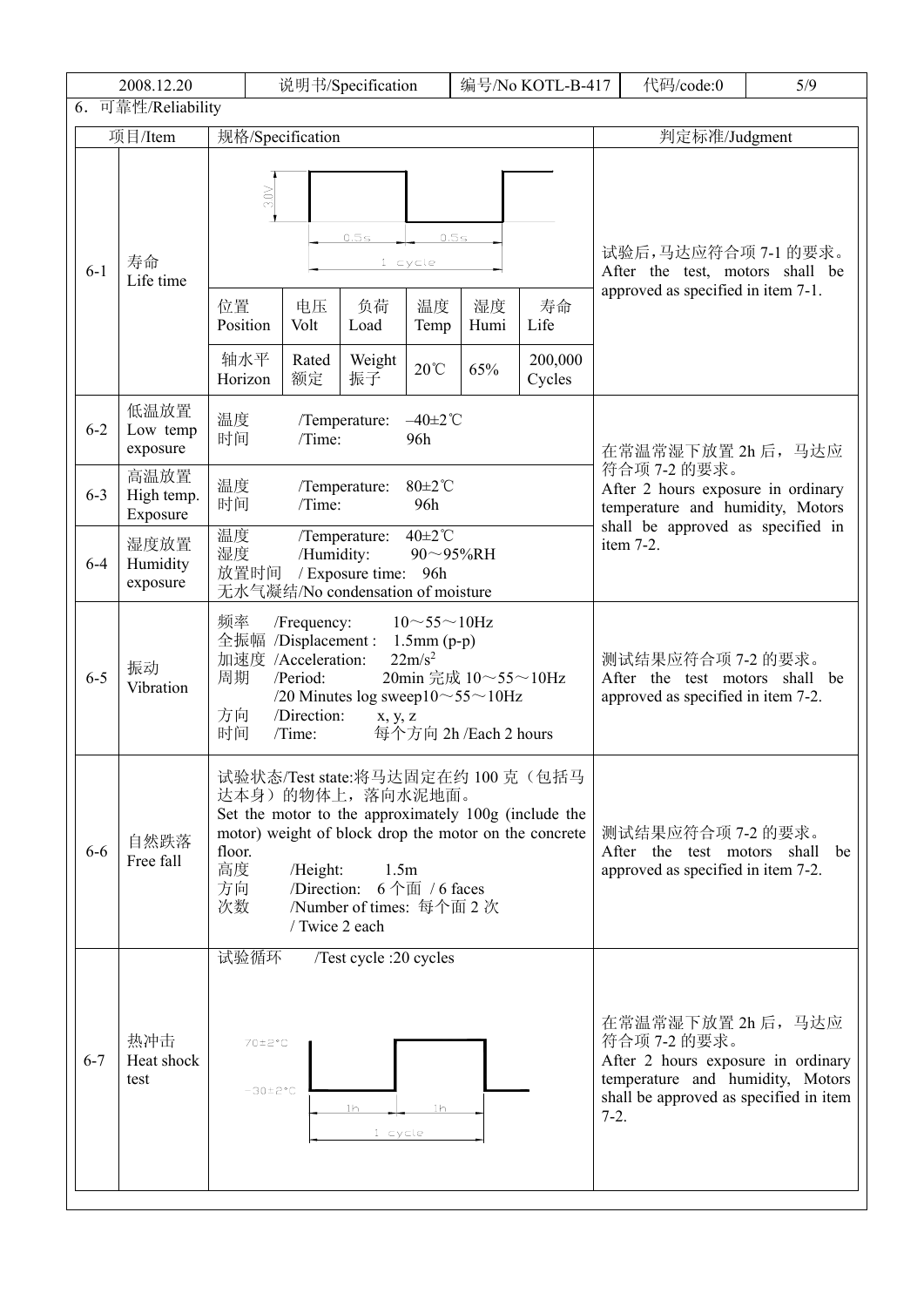| 2008.12.20 |         |                    | 说明书/Specification |                                                                             | 编号/No KOTL-B-417 |                                                                                                                         | 代码/code:0 | 6/9 |
|------------|---------|--------------------|-------------------|-----------------------------------------------------------------------------|------------------|-------------------------------------------------------------------------------------------------------------------------|-----------|-----|
|            |         | 7. 要求/Requirements |                   |                                                                             |                  |                                                                                                                         |           |     |
|            | 项目/Item |                    |                   | 判定基准 / Requirements                                                         |                  |                                                                                                                         |           |     |
|            | $7 - 1$ | 表A<br>Table A      |                   | 1) 额定转速/Rated speed:<br>2) 额定电流/Rated current:<br>3) 起动电压/Starting voltage: |                  | 不低于初始值-30%,不高于初始值+60%<br>Initial data -30% Min, Initial data +60% Max<br>不大于初始值±30%/Initial data±30% max<br>2.4V DC Max |           |     |
|            | $7 - 2$ | 表B<br>Table B      |                   | 1) 额定转速/Rated speed:<br>2) 额定电流/Rated current:<br>3) 起动电压/Starting voltage: |                  | 不大于初始值±30%/Initial data±30% max<br>不大于初始值±30%/Initial data±30% max<br>2.4V DC Max                                       |           |     |

8. 使用时注意事项/Matters to be paid attention to when using motor

8-1 电机在运输过程中应小心轻放,避免严重碰撞敲击引起的电机机身和性能受损。(Please lay the motors carefully in transportation to avoid any serious damage to the motor body or its electric function because of collision.)

8-2 请按照规格书中规定的第 2 条(使用条件)来使用和存储电机,否则会影响电机性能。(Please use and storage motors according to N0.2 item (Operating Conditions) in specification, or else motor characteristics would be affected.)

8-3 请在 6 个月内使用。在使用和打开马达外包装时请避免水气凝

结。(Make arrangement to limit the storage period to 6 months or less. Condensation of atmosphere must be avoided in motor usage or opening the packaging of the motor.)

8-4 马达应适当的操作、储存和运转环境中均不可存在腐蚀性气体。例如: H2S、SO2、NO2、CL2等。另外 存储环境中不可有诸如硅、氰、甲醛水和苯酚等能放射出腐蚀性气体的物质,在电机的机械构造或装置中,如 果存在腐蚀性气体,那么这会引起马达不运转。(For proper operation. storage and operating environment must not contain corrosive gases. For example H<sub>2</sub>S.  $SO_2$ . NO<sub>2</sub>. CL<sub>2</sub>. etc. In addition storage environment must not have materials that emit corrosive gases especially from silicon. cyanic. formalin and phenol group. In the mechanism or the set. existence of corrosive gases may cause no rotation in motor.)

8-5 请通电后不要长时间堵住机轴,并且马达转动时不要触碰振子。(Please don't stall the shaft for a long time after powering, and not to touch the weight when motor is rotating.)

8-6 马达轴向间隙处不应有杂物(如颗粒、纤维物、头发、胶带、胶水等)(There should be no sundries (such as grain, fibre, hair, small tape, glue etc.) in the shaft end play.)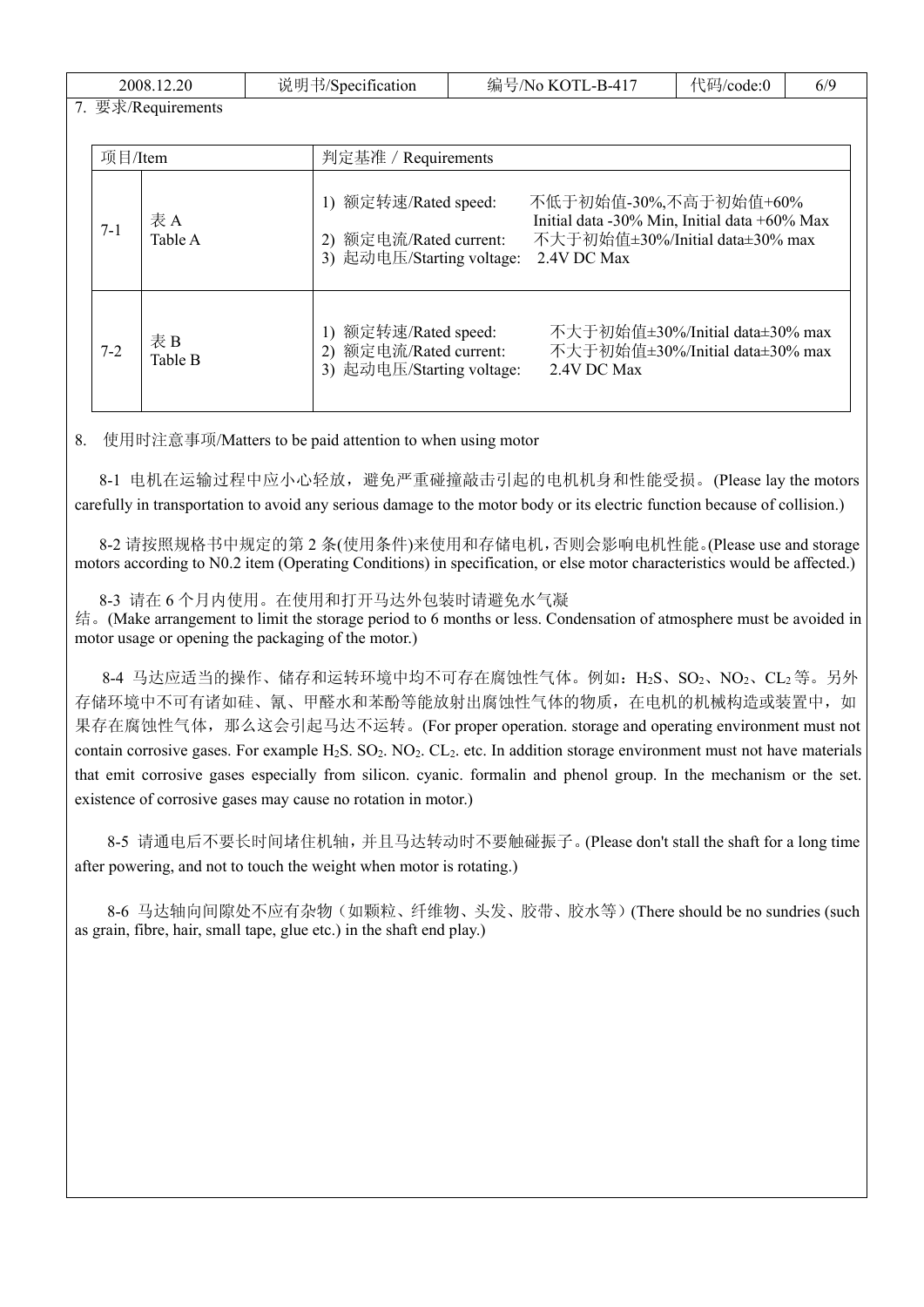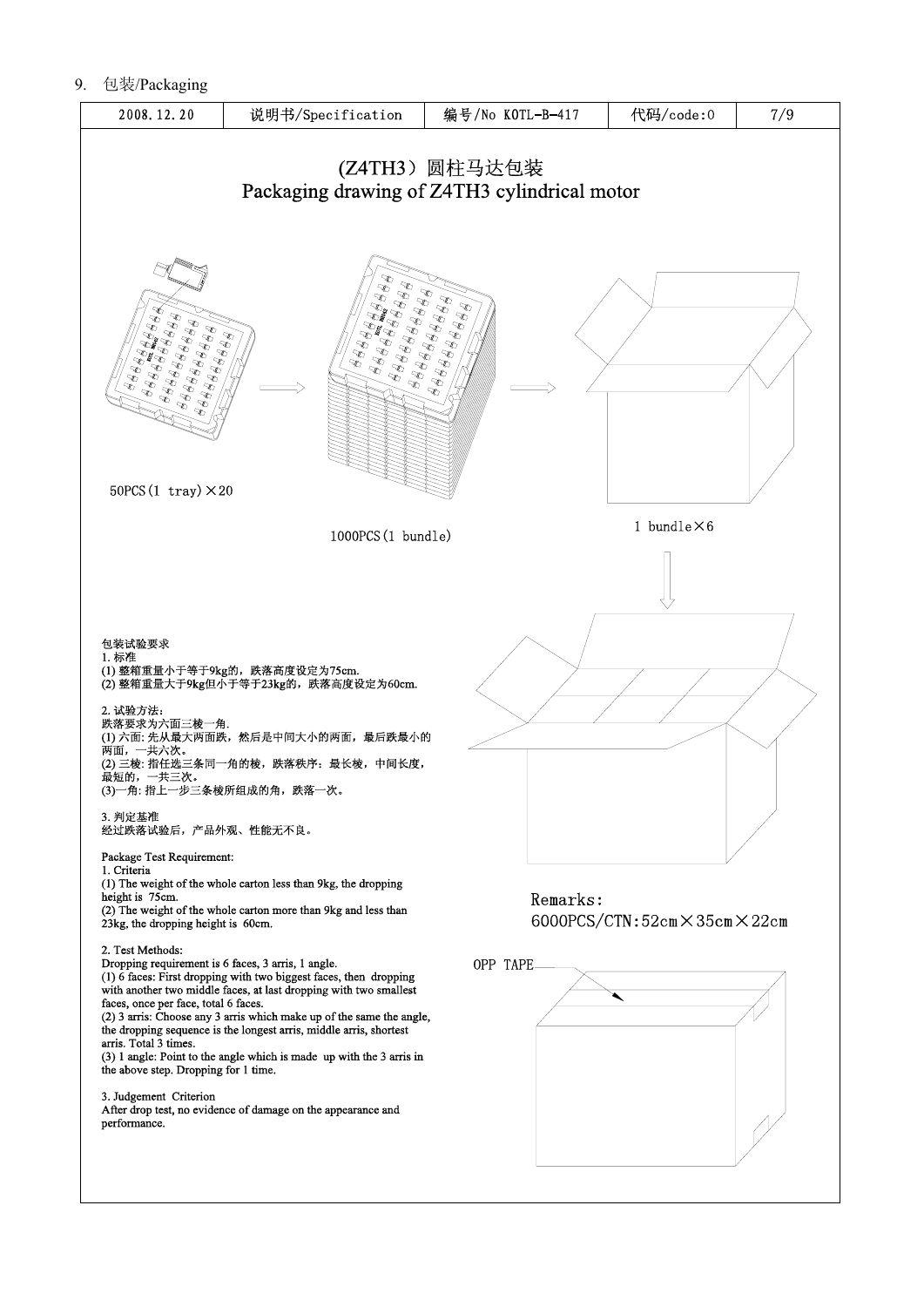